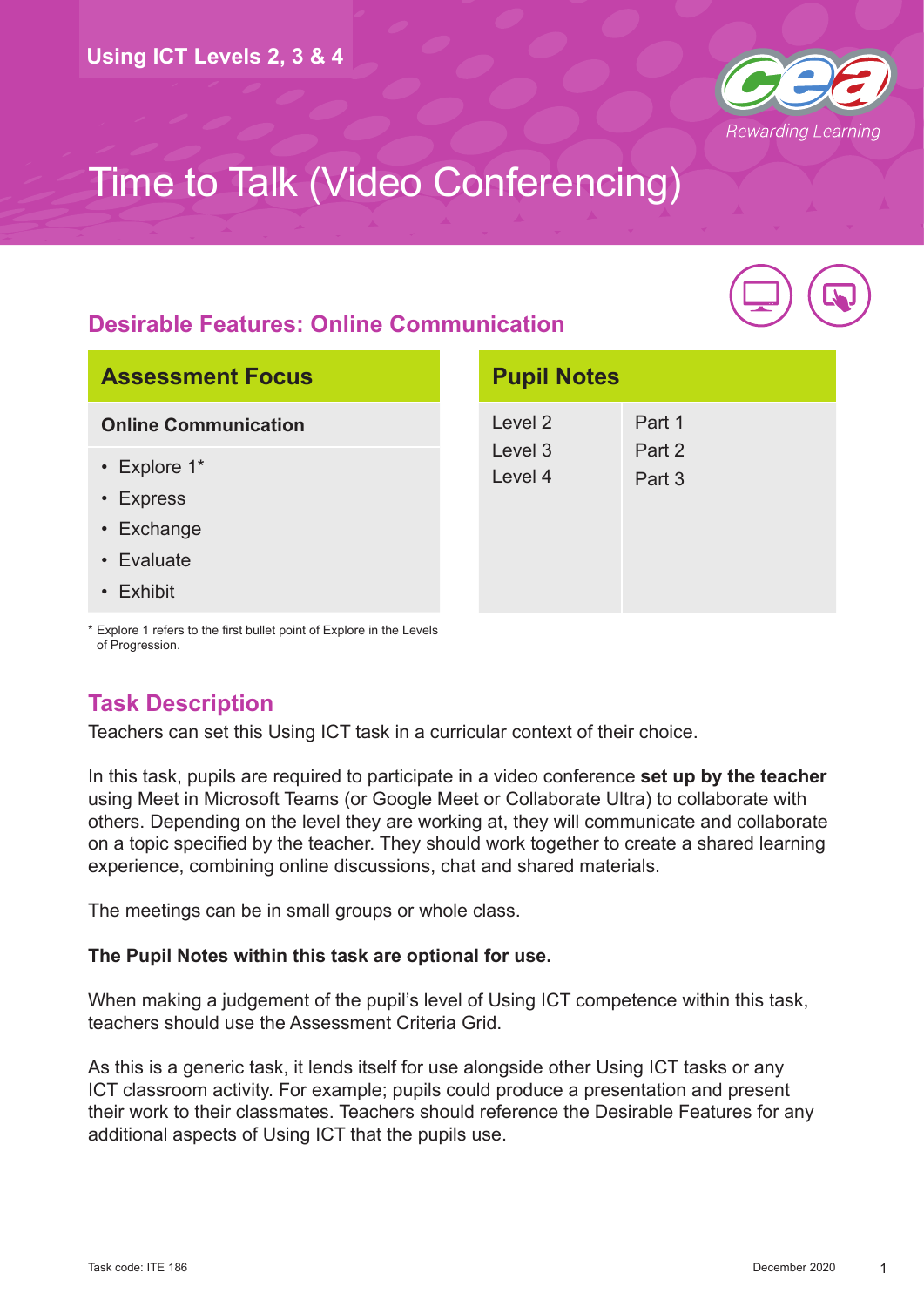

### **Prior Knowledge/Experience**

**Depending on the level at which they are working**, pupils should have some experience in:

- using Office 365 applications particularly Microsoft Teams and Meet Now
- using the tools within MeetNow join a meeting, turn on /off microphone and camera, change background, raise hand, Desktop Share, View Participants etc
- using Google Meet or Collaborate Ultra as an alternative platform
- knowing how to stay safe online

### **Resources**

Suitable software such as:

- Microsoft Teams Meet and Office 365 suite
- Or
- Google Meet

Or

• Collaborate Ultra

Other resources

- ThinkUKnow, Childnet
- Whiteboard within Meet

### **Managing the Task – Teacher Guidance and activity suggestions**

Depending on the type of meeting you want to set up, it may require you to create a class Team or to schedule a meeting and send the link to the receiving party.

The teacher will be in control of setting up the meetings with permissions etc. within the video conferencing platform. The children will then be carrying out the activities within the meeting.

The children should use Meet within Teams or Google Meet which will enable them to video conference in a safe and secure environment.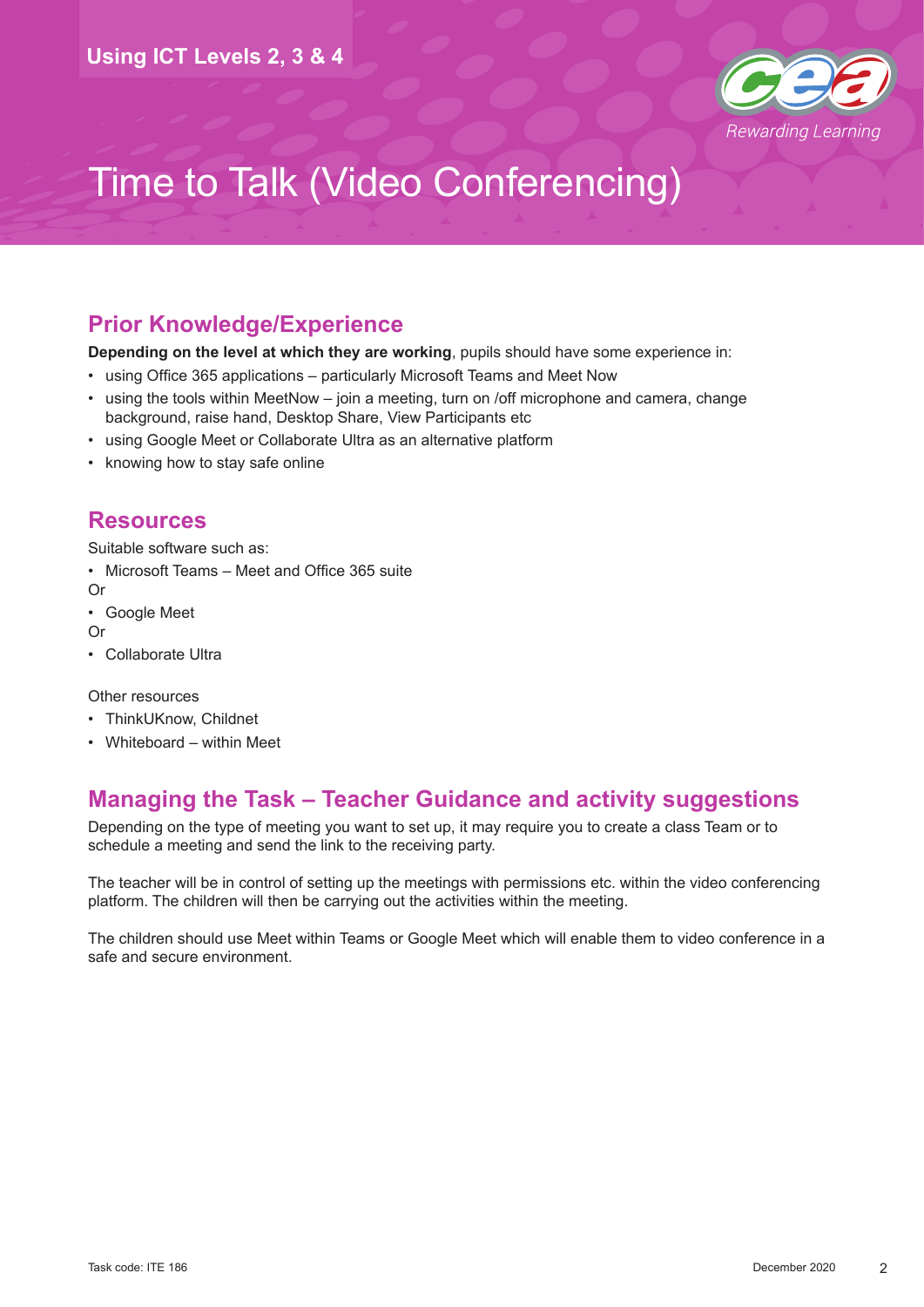

| Part 1: Level 2                                                                                                                                                                                                                                                                                                                                                                                                                                                                                                                                                                                                                                                                                                                                                                                                                                                                                                                                                                                                                                                                                    | Part 2: Level 3                                                                                                                                                                                                                                                                                                                                                                                                                                                                                                                                                                                                                                                                                                                                                                                                          | Part 3: Level 4                                                                                                                                                                                                                                                                                                                                                                                                                                                                                                                                                                                                                                                                                                                                                                                                                                                                                                                                                                                                                                                                                                                                                                                                                                                                                                                                                                                                                                                 |
|----------------------------------------------------------------------------------------------------------------------------------------------------------------------------------------------------------------------------------------------------------------------------------------------------------------------------------------------------------------------------------------------------------------------------------------------------------------------------------------------------------------------------------------------------------------------------------------------------------------------------------------------------------------------------------------------------------------------------------------------------------------------------------------------------------------------------------------------------------------------------------------------------------------------------------------------------------------------------------------------------------------------------------------------------------------------------------------------------|--------------------------------------------------------------------------------------------------------------------------------------------------------------------------------------------------------------------------------------------------------------------------------------------------------------------------------------------------------------------------------------------------------------------------------------------------------------------------------------------------------------------------------------------------------------------------------------------------------------------------------------------------------------------------------------------------------------------------------------------------------------------------------------------------------------------------|-----------------------------------------------------------------------------------------------------------------------------------------------------------------------------------------------------------------------------------------------------------------------------------------------------------------------------------------------------------------------------------------------------------------------------------------------------------------------------------------------------------------------------------------------------------------------------------------------------------------------------------------------------------------------------------------------------------------------------------------------------------------------------------------------------------------------------------------------------------------------------------------------------------------------------------------------------------------------------------------------------------------------------------------------------------------------------------------------------------------------------------------------------------------------------------------------------------------------------------------------------------------------------------------------------------------------------------------------------------------------------------------------------------------------------------------------------------------|
| Teacher notes and activity<br>suggestions appropriate at this<br>level:<br>• Primary 3 will meet online with<br>the school's Digital Leaders<br>to discuss an area around<br>eSafety. Eg Beware what you<br>Share, Protect your password<br>and your personal details,<br>Permission Mission.<br>• In this task Primary 3s will<br>join a meeting set up by the<br><b>ICT Coordinator and Digital</b><br>Leaders and listen to the<br>information they are sharing.<br>• They will use the microphone<br>and camera to take part in the<br>video conference. They will<br>understand the importance of<br>muting your microphone if not<br>speaking.<br><b>OR</b><br>• The class may participate in a<br>video conference with a child<br>who is having to home school<br>for a period of time. They may<br>like to take it in turns to speak<br>with the child.<br><b>OR</b><br>• As part of a shared education<br>project with a partner school<br>the children will video<br>conference as a way of getting<br>to know each other.<br>• They can chat together and<br>talk about their hobbies. | Teacher notes and activity<br>suggestions appropriate at this<br>level:<br>• Children will understand how<br>to meet online and interact<br>effectively. They will learn how<br>important it is to take turns and<br>speak clearly.<br>• They will know how to enable<br>the camera and microphone.<br>• They will know how to mute<br>their microphone and turn off<br>their camera.<br>• They will understand how to<br>raise hand when they want to<br>speak.<br>• They will understand how to<br>type a comment in the chat<br>area.<br>Some examples of video<br>conferences that could be set up<br>for this activity:<br>• Shared Education Project.<br>• Interview with an NHS worker.<br>• Interview a family member<br>about their job.<br>• Invite an expert into your<br>classroom - Museum staff<br>member. | Teacher notes and activity suggestions appropriate<br>at this level:<br>• Understand meeting permissions - lobby, who can<br>present etc.<br>• Children will know how to connect a webcam and<br>usb microphone if not built into a device.<br>• They will turn camera and microphone on and off<br>when required.<br>• Children can change their background.<br>• They will interact with their audience. Eg manage<br>the raise hand effectively so turn taking is evident.<br>Make sure microphones are muted if it is not your<br>turn, check the relevant people are in camera shot<br>etc.<br>• Children will present work to others by sharing<br>their screen.<br>• They will end the meeting once finished.<br>Some examples of video conferences that could be<br>set up for this activity:<br>• Primary 7 Digital Leaders create a presentation on<br>eSafety for the Primary 3s.<br>• They will be the presenters and share their screen<br>with the younger children.<br>• They will initially talk to the children about the<br>particular topic, giving them information and<br>guidance.<br>• They will then share their screen and deliver a<br>PowerPoint presentation, working through their<br>slides. For example, they could tell the story about<br>'Smartie the Penguin.' https://www.childnet.com/<br>resources/smartie-the-penguin<br>• At the end they will take face to face questions.<br>• They will end the meeting effectively. |
| <b>Other suggestions:</b>                                                                                                                                                                                                                                                                                                                                                                                                                                                                                                                                                                                                                                                                                                                                                                                                                                                                                                                                                                                                                                                                          |                                                                                                                                                                                                                                                                                                                                                                                                                                                                                                                                                                                                                                                                                                                                                                                                                          |                                                                                                                                                                                                                                                                                                                                                                                                                                                                                                                                                                                                                                                                                                                                                                                                                                                                                                                                                                                                                                                                                                                                                                                                                                                                                                                                                                                                                                                                 |

- Shared Education Project
- Interview with an author/ radio/ local television personality
- Interview a grandparent about the past
- Invite an expert into your classroom
- Museum interview
- Eco Club
- Digital Leaders Meeting eSafety
- After School Clubs
- The World Around Us
- Sports tactics for matches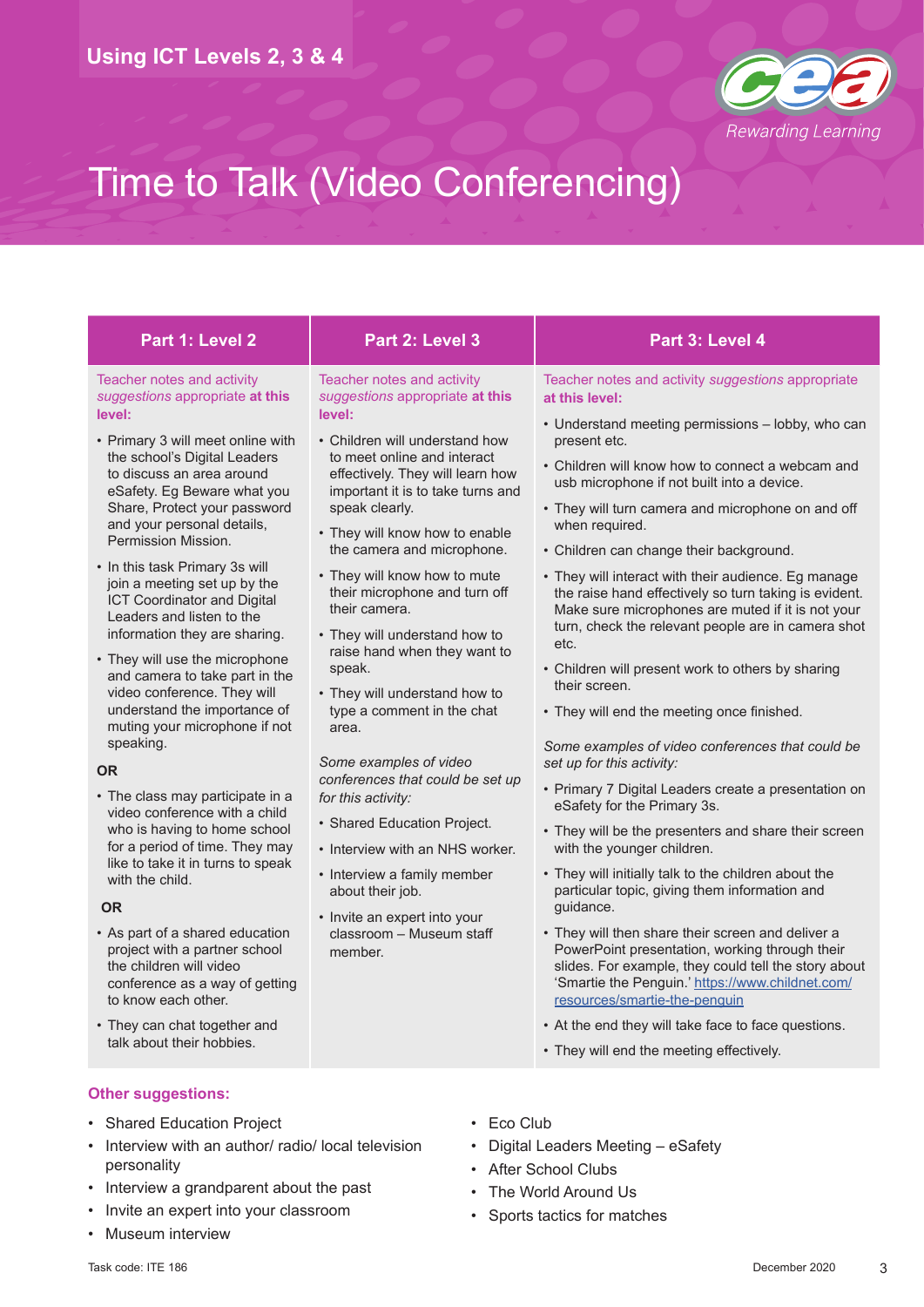

## **Managing the Task with pupils**

Pupils should be given opportunities to:

#### **Plan**

Pupils should discuss the importance of working with others and understand how we can help each other and learn from each other. They should talk about how to stay safe online and the things they can do to protect themselves. They will discuss appropriate online behaviour when interacting within a shared space.

Depending on the level they are working at they should plan the content for their online discussion/ presentation. They should be familiar with using the MeetNow or Google Meet interface.

#### **Do**

Pupils should work individually or as a group to communicate online. They should communicate politely and responsibly to online discussions. They should enable sound and camera when required and know to mute microphone when not speaking.

Pupils should decide who their audience will be and how they are going to present their work. They should work with others to create a shared collaboration ensuring everyone in their group gets to contribute.

Depending on the level they are working at, pupils should save, store, retrieve and share their work appropriately. They should understand how to share their work via video conferencing. This could be presenting their work to another class in the school, for example, Year 7 presenting to Year 3 or it may involve collaborating on shared work and video conferencing with their link school for Shared Education.

#### **Review**

Pupils should have the opportunity to talk about their work and be able to reflect on how this activity went.

Pupils should reflect on how they communicated with others online and if this could be improved. Pupils should talk about what worked well and also any problems faced and discuss what they might do differently next time.

#### **If using as evidence for External Moderation:**

As well as submitting the final product, please include:

- Evidence of planning copy of documents with comments
- Screen shots of pupil interaction and online comments
- Screen recordings
- Pupil evaluation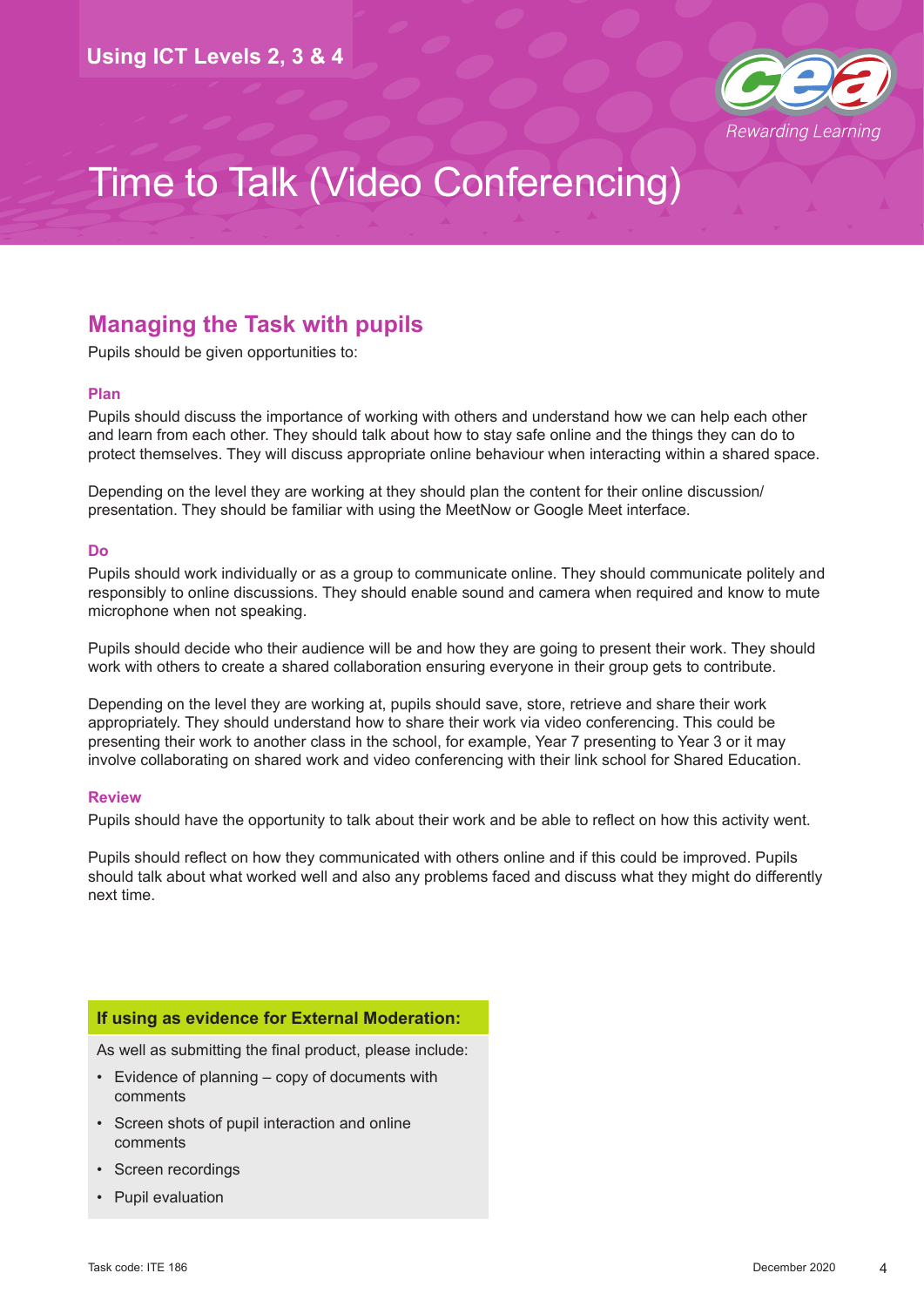

## **Assessing Pupils' Responses to the Task**

The first column of the Assessment Criteria Grid sets out the Requirements for Using ICT that are covered in this task. Alongside this are the Levels of Progression and the Using ICT Desirable Features for Online Communication at Levels 2, 3 and 4. These Desirable Features have been produced as

guidance for teachers to consider when observing a pupil and assigning a level to a piece of work. When coming to a holistic judgment of the pupil's level of Using ICT competence, teachers should ensure that these Desirable Features are used in conjunction with the Using ICT Levels of Progression.

| <b>Assessment Criteria Grid</b>                                                                                                                                                                                           |                                                                                      |                                                                                                                                                              |                                                                                                                                                                                                                                           |  |
|---------------------------------------------------------------------------------------------------------------------------------------------------------------------------------------------------------------------------|--------------------------------------------------------------------------------------|--------------------------------------------------------------------------------------------------------------------------------------------------------------|-------------------------------------------------------------------------------------------------------------------------------------------------------------------------------------------------------------------------------------------|--|
| <b>Using ICT Requirements</b>                                                                                                                                                                                             | <b>Level 2</b>                                                                       | Level 3                                                                                                                                                      | Level 4                                                                                                                                                                                                                                   |  |
| <b>Explore</b><br>• access, select, interpret and<br>research information from safe<br>and reliable sources.                                                                                                              | Pupils can:<br>• find, select and use<br>information from a<br>given digital source; | Pupils can:<br>· research, select, edit<br>and use information from<br>given digital sources;                                                                | Pupils can:<br>· research, select, edit and<br>use assets from a range of<br>digital sources;                                                                                                                                             |  |
| <b>Express</b><br>• create, develop, present and<br>publish ideas and information<br>responsibly using a range of<br>digital media and manipulate<br>a range of assets to produce<br>multimedia products.                 | • create and edit text<br>onscreen, combining<br>images and/or sound;                | • communicate and<br>develop ideas by creating<br>and editing text onscreen<br>- combining this with an<br>appropriate selection of<br>images and/or sounds; | • process found or self-<br>produced assets, including<br>text, data, sound, and still<br>or moving images, and<br>combine these to create,<br>present and communicate<br>their work, showing an<br>awareness of audience and<br>purpose; |  |
| <b>Exchange</b><br>• communicate safely and<br>responsibly using a range of<br>contemporary digital methods<br>and tools, exchanging, sharing,<br>collaborating and developing<br>ideas digitally.                        | • identify and talk about<br>ways of communicating<br>digitally;                     | • use a contemporary<br>digital method to<br>communicate or<br>contribute to a<br>supervised online<br>activity;                                             | • use contemporary digital<br>methods to communicate,<br>exchange and collaborate in<br>supervised online activities;                                                                                                                     |  |
| <b>Evaluate</b><br>• talk about, review and make<br>improvements to work, reflecting<br>on the process and outcome<br>and consider the sources and<br>resources used, including safety,<br>reliability and acceptability. | • talk about how to<br>improve their work; and                                       | • make modifications to<br>improve their work; and                                                                                                           | • use appropriate ICT tools<br>and features to improve<br>their work; and                                                                                                                                                                 |  |
| <b>Exhibit</b><br>• manage and present their<br>stored work and showcase<br>their learning across the<br>curriculum, using ICT safely<br>and responsibly.                                                                 | • save their work.                                                                   | • save using file names<br>and select work to<br>showcase learning<br>digitally.                                                                             | · select, organise, store<br>and retrieve their work to<br>showcase learning digitally<br>in a personalised area.                                                                                                                         |  |

**Pupils should demonstrate, when and where appropriate, knowledge and understanding of e-safety including acceptable online behaviour.**

5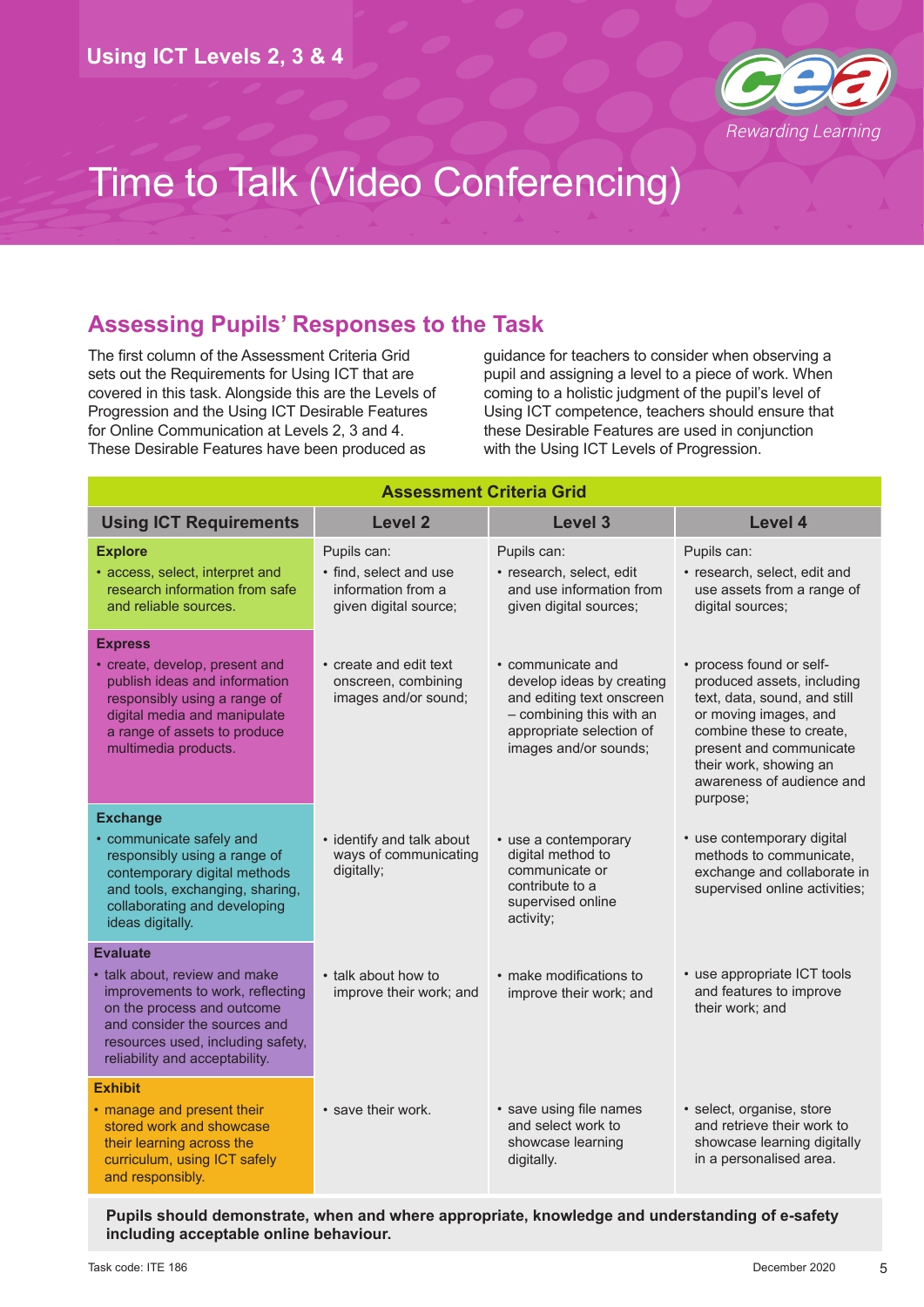

## **Desirable Features: Online Communication**

#### **Online Communication is where children work together using digital tools to communicate, collect and share ideas to complete a task or create something new.**

Some examples of online collaboration in the Primary Classroom are:

- Video conferencing
- Emails
- Blogging
- Using discussion boards to share ideas
- Using online functions such as commenting to leave opinions on others' work
- Collaborating on a shared document
- Creating material online together
- Sharing work within a Virtual Learning Environment (VLE)
- Using Cloud-based tools to store organise, complete, share and submit work
- Sharing materials eg work such as images or written activities to a wider audience.

| <b>Desirable Features</b>                                                                                                                                                                                                                                                                                                                                                                                                                                                                                                                                                                                                                                      |                                                                                                                                                                                                                                                                                                                                                                                                                                                                                                                                                                |                                                                                                                                                                                                                                                                                                                                                                                                                                                                                         |  |  |  |
|----------------------------------------------------------------------------------------------------------------------------------------------------------------------------------------------------------------------------------------------------------------------------------------------------------------------------------------------------------------------------------------------------------------------------------------------------------------------------------------------------------------------------------------------------------------------------------------------------------------------------------------------------------------|----------------------------------------------------------------------------------------------------------------------------------------------------------------------------------------------------------------------------------------------------------------------------------------------------------------------------------------------------------------------------------------------------------------------------------------------------------------------------------------------------------------------------------------------------------------|-----------------------------------------------------------------------------------------------------------------------------------------------------------------------------------------------------------------------------------------------------------------------------------------------------------------------------------------------------------------------------------------------------------------------------------------------------------------------------------------|--|--|--|
| <b>Online Communication:</b><br><b>Level 2</b>                                                                                                                                                                                                                                                                                                                                                                                                                                                                                                                                                                                                                 | <b>Online Communication:</b><br><b>Level 3</b>                                                                                                                                                                                                                                                                                                                                                                                                                                                                                                                 | <b>Online Communication:</b><br>Level 4                                                                                                                                                                                                                                                                                                                                                                                                                                                 |  |  |  |
| Before working online, pupils need to<br>be aware of e-safety practices.                                                                                                                                                                                                                                                                                                                                                                                                                                                                                                                                                                                       | Before working online, pupils need to<br>be aware of e-safety practices.                                                                                                                                                                                                                                                                                                                                                                                                                                                                                       | Before working online, pupils need to<br>be aware of e-safety practices.                                                                                                                                                                                                                                                                                                                                                                                                                |  |  |  |
| <b>Pupils should:</b>                                                                                                                                                                                                                                                                                                                                                                                                                                                                                                                                                                                                                                          | <b>Pupils should:</b>                                                                                                                                                                                                                                                                                                                                                                                                                                                                                                                                          | <b>Pupils should:</b>                                                                                                                                                                                                                                                                                                                                                                                                                                                                   |  |  |  |
| • talk about how to keep safe and<br>demonstrate appropriate online<br>behaviour using suitable materials<br>such as the CEOP Thinkuknow<br>age-related activities;<br>• explore what cyberbullying means<br>and what to do if they encounter it;<br>• understand the need to keep<br>personal information and<br>passwords private;<br>• recognise the need for a secure<br>password;<br>• know that if they share information<br>online it leaves a digital footprint or<br>trail;<br>• understand that keyword searching<br>is an effective way to locate online<br>information and how to select<br>keywords to produce the best<br>search results; and/or | • view and discuss e-safety materials<br>such as the CEOP Thinkuknow<br>age-related activities;<br>• increase awareness of fake news<br>and learn how to assess what they<br>read online:<br>• learn skills to help determine if<br>something is real or fake;<br>• develop knowledge of the impact<br>of online reputation and how<br>technology can have a negative<br>impact on people's lives;<br>• understand that in gaming and<br>other online forums, not everyone<br>is who they say they are; and<br>• increase awareness of healthy<br>screen time. | • use and discuss e-safety materials<br>such as the CEOP Thinkuknow<br>or Google (Be Internet Awesome<br>(Interland)) age-related activities;<br>• describe issues online that might<br>make someone sad, worried,<br>uncomfortable or frightened;<br>• come up with ways of managing<br>situations and give examples of<br>how to get help if these issues<br>occur either on or offline; and<br>• beware what they share - they will<br>lose control of images once they<br>are sent. |  |  |  |
| • realise that not all websites<br>are equally good sources of<br>information.                                                                                                                                                                                                                                                                                                                                                                                                                                                                                                                                                                                 |                                                                                                                                                                                                                                                                                                                                                                                                                                                                                                                                                                |                                                                                                                                                                                                                                                                                                                                                                                                                                                                                         |  |  |  |

6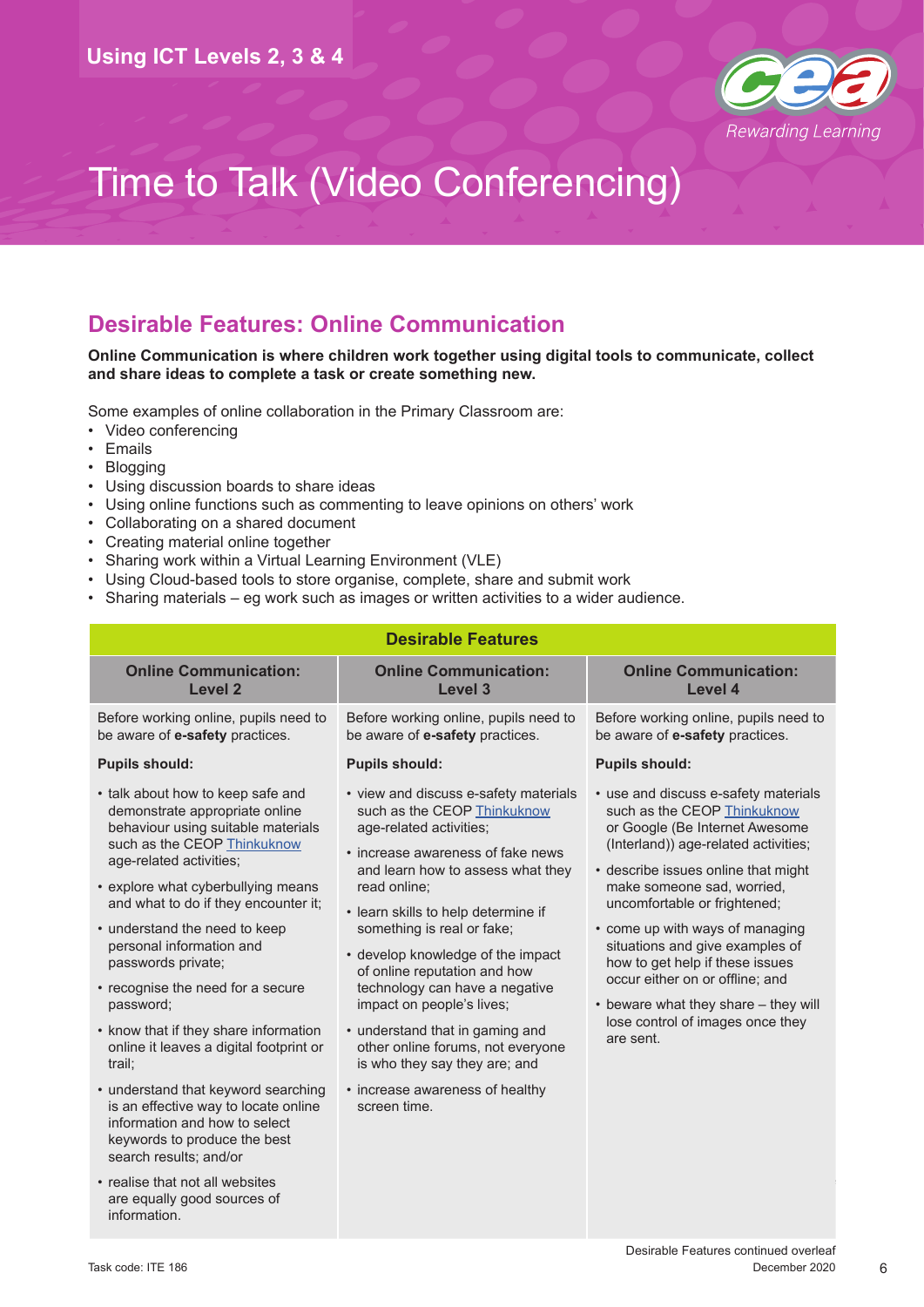

| <b>Desirable Features</b>                                                                                                                                                               |                                                                                                                                                                                                                                                                                                                                                                                                                                                                                                                          |                                                                                                                                                            |  |  |  |
|-----------------------------------------------------------------------------------------------------------------------------------------------------------------------------------------|--------------------------------------------------------------------------------------------------------------------------------------------------------------------------------------------------------------------------------------------------------------------------------------------------------------------------------------------------------------------------------------------------------------------------------------------------------------------------------------------------------------------------|------------------------------------------------------------------------------------------------------------------------------------------------------------|--|--|--|
| <b>Online Communication:</b><br>Level 2                                                                                                                                                 | <b>Online Communication:</b><br>Level 3                                                                                                                                                                                                                                                                                                                                                                                                                                                                                  | <b>Online Communication:</b><br>Level 4                                                                                                                    |  |  |  |
| The bullet points below describe<br>what is appropriate at this<br>level. Pupils should cover a<br>combination, but do not have to<br>cover everything.                                 | The bullet points below describe<br>what is appropriate at this<br>level. Pupils should cover a<br>combination, but do not have to<br>cover everything.                                                                                                                                                                                                                                                                                                                                                                  | The bullet points below describe<br>what is appropriate at this<br>level. Pupils should cover a<br>combination, but do not have to<br>cover everything.    |  |  |  |
| If using Google Classroom or<br>Microsoft Teams (or equivalent),                                                                                                                        | If using Google Classroom (or<br>equivalent), pupils should:                                                                                                                                                                                                                                                                                                                                                                                                                                                             | If using Google Classroom (or<br>equivalent), pupils should:                                                                                               |  |  |  |
| pupils should:<br>• join a class Team or Google<br>Classroom with a code and reply                                                                                                      | • join a class and navigate the main<br>menu, accessing the classwork<br>stream and the announcements;<br>• reply appropriately to an<br>announcement from the teacher;<br>• add content to the post such as<br>local file Attachments or files from<br>Google Drive, YouTube videos and<br>links to other resources;<br>• view assignments and Turn in an<br>assignment, making changes to a<br>document created by their teacher;<br>• be able to view feedback from their<br>teacher and access any marks<br>awarded. | • join class and navigate the main<br>menu accessing the classwork<br>stream and the announcements;                                                        |  |  |  |
| appropriately to a message posted<br>by your teacher or a classmate;                                                                                                                    |                                                                                                                                                                                                                                                                                                                                                                                                                                                                                                                          | • be able to attach a file to their<br>assignment and turn it in;                                                                                          |  |  |  |
| • add a Post to the Stream or<br>Channel, for example ask a<br>relevant question about class or<br>assignments or share relevant<br>resources related to the class<br>subject or topic; |                                                                                                                                                                                                                                                                                                                                                                                                                                                                                                                          | • work with their classmates to create<br>a shared document, presentation<br>using online tools such as Google<br>Docs, Google Sheets or Google<br>Slides; |  |  |  |
| • record a message for their class<br>in the Posts area, using the<br>microphone icon;                                                                                                  |                                                                                                                                                                                                                                                                                                                                                                                                                                                                                                                          | • be able to create and share an<br>online document with others and<br>track any changes made;                                                             |  |  |  |
| • access and complete an online<br>quiz set by the teacher;                                                                                                                             |                                                                                                                                                                                                                                                                                                                                                                                                                                                                                                                          | • use Google Forms to create a quiz<br>or survey that can be shared and<br>completed by others and then be                                                 |  |  |  |
| • know how to access Assignments<br>in Teams and attach a piece of<br>work or a photograph of your work<br>for the teacher:                                                             |                                                                                                                                                                                                                                                                                                                                                                                                                                                                                                                          | able to analyse the results.                                                                                                                               |  |  |  |
| • take part in a whole class video<br>meeting using for example Google<br>Meet or MS Teams.                                                                                             |                                                                                                                                                                                                                                                                                                                                                                                                                                                                                                                          |                                                                                                                                                            |  |  |  |
|                                                                                                                                                                                         |                                                                                                                                                                                                                                                                                                                                                                                                                                                                                                                          |                                                                                                                                                            |  |  |  |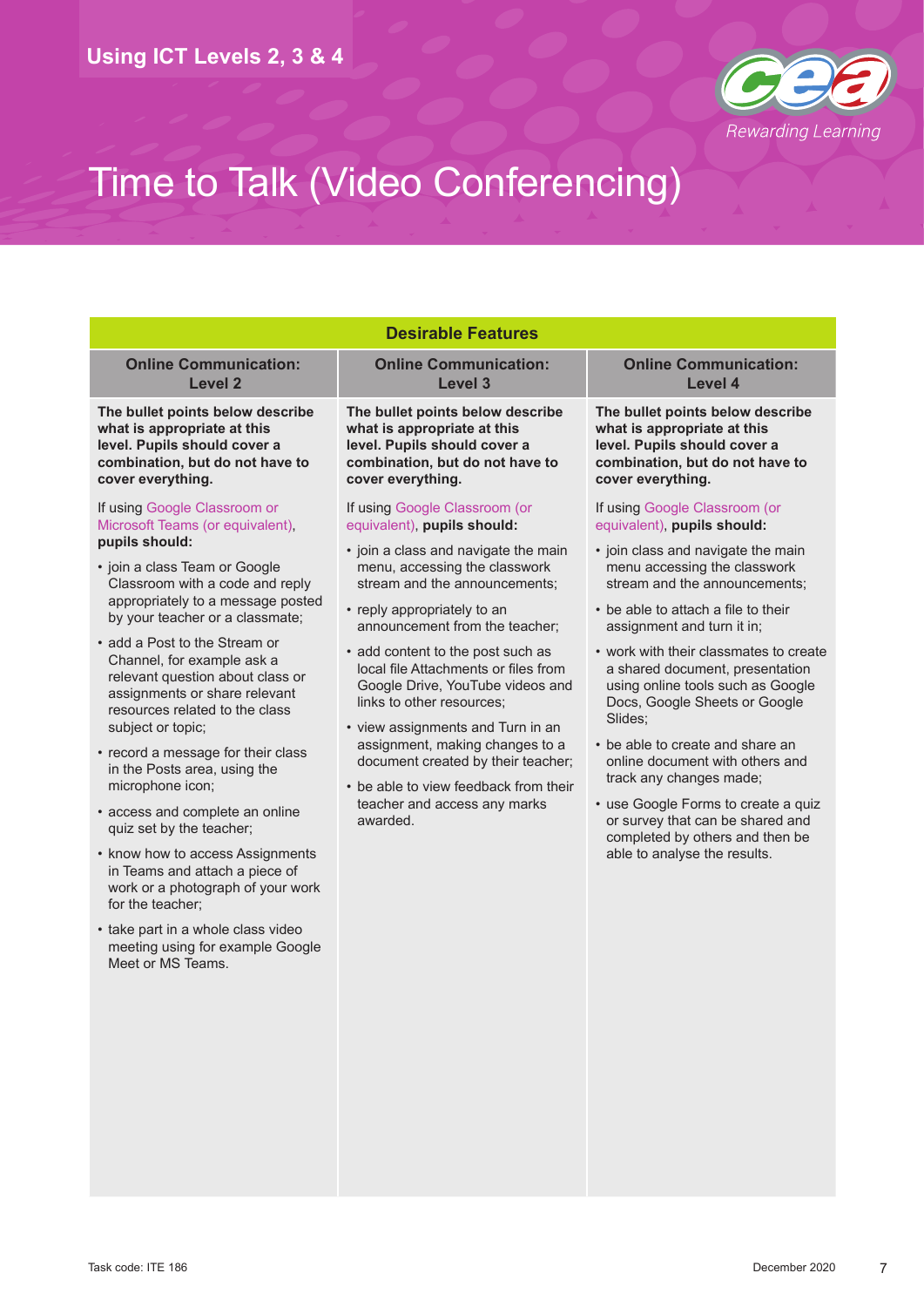# **Time to Talk**

## **Part 1**

You are going to take part in a video conference. This means you will be able to chat online using a webcam and microphone.

In this shared learning space, you will be able to take part in online discussions with your teacher and your classmates. You will be able to share your ideas.

- • With your teacher's help you will join a meeting.
- Know how to mute and unmute your microphone.
- Know how to enable and disable the camera.
- Make sure the camera is facing the right way.
- Participate in a meeting discussion, raise hand when you want to speak.
- Talk about what you found hard/easy about this activity and how you could improve your work.

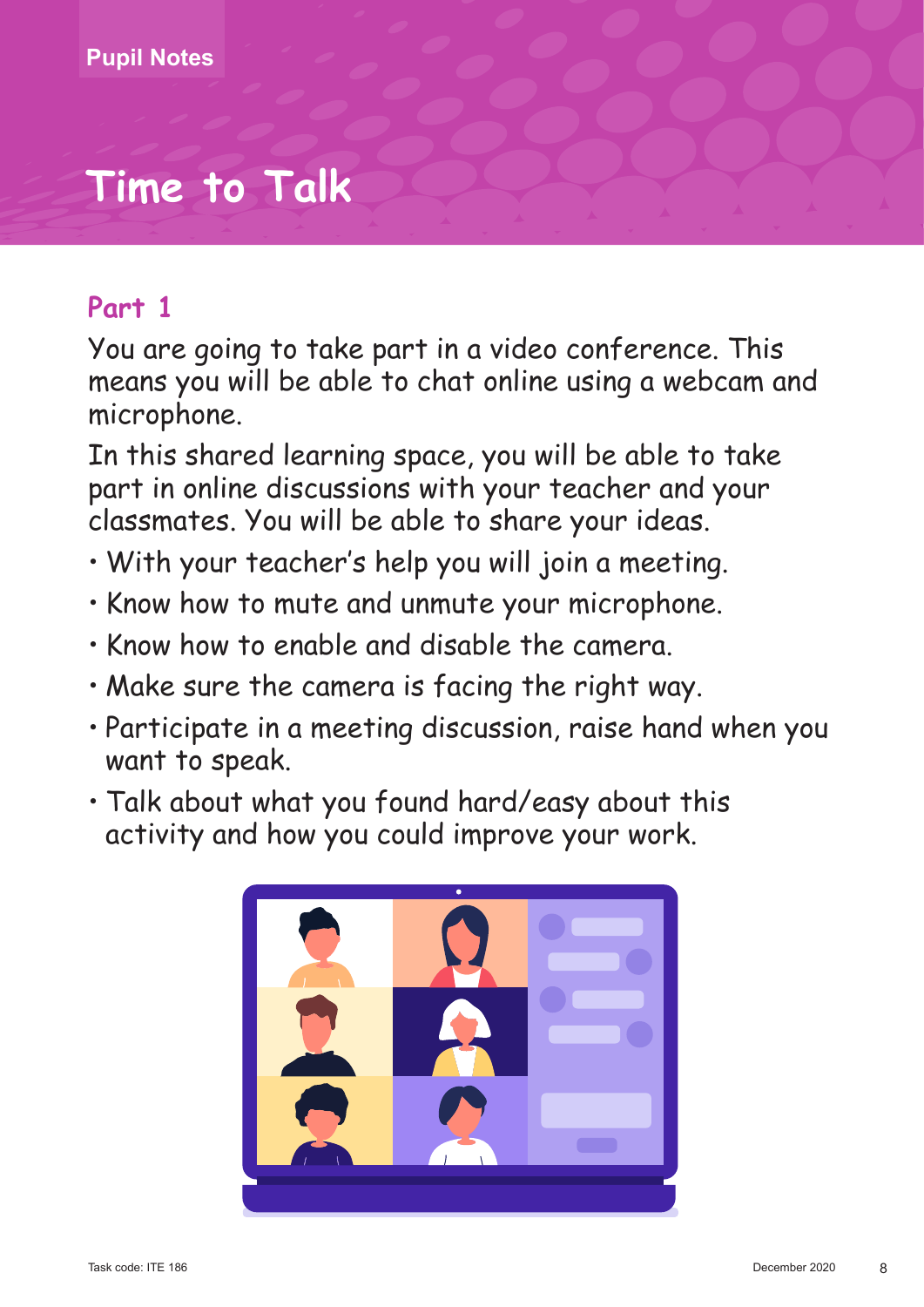# **Time to Talk**

## **Part 2**

- • Your teacher will show you how to join a meeting.
- Enable and disable your camera if needed.
- You might need to mute and unmute your microphone during the chat.
- Take turns to speak, raise your hand when you want to say something. Know how to lower your hand.
- Send chat messages to the Meeting Chat this can include weblinks or a photo of your work. This can be from the camera roll of your ipad for example.
- Talk about what you found hard/easy about this activity and how you could improve your work.